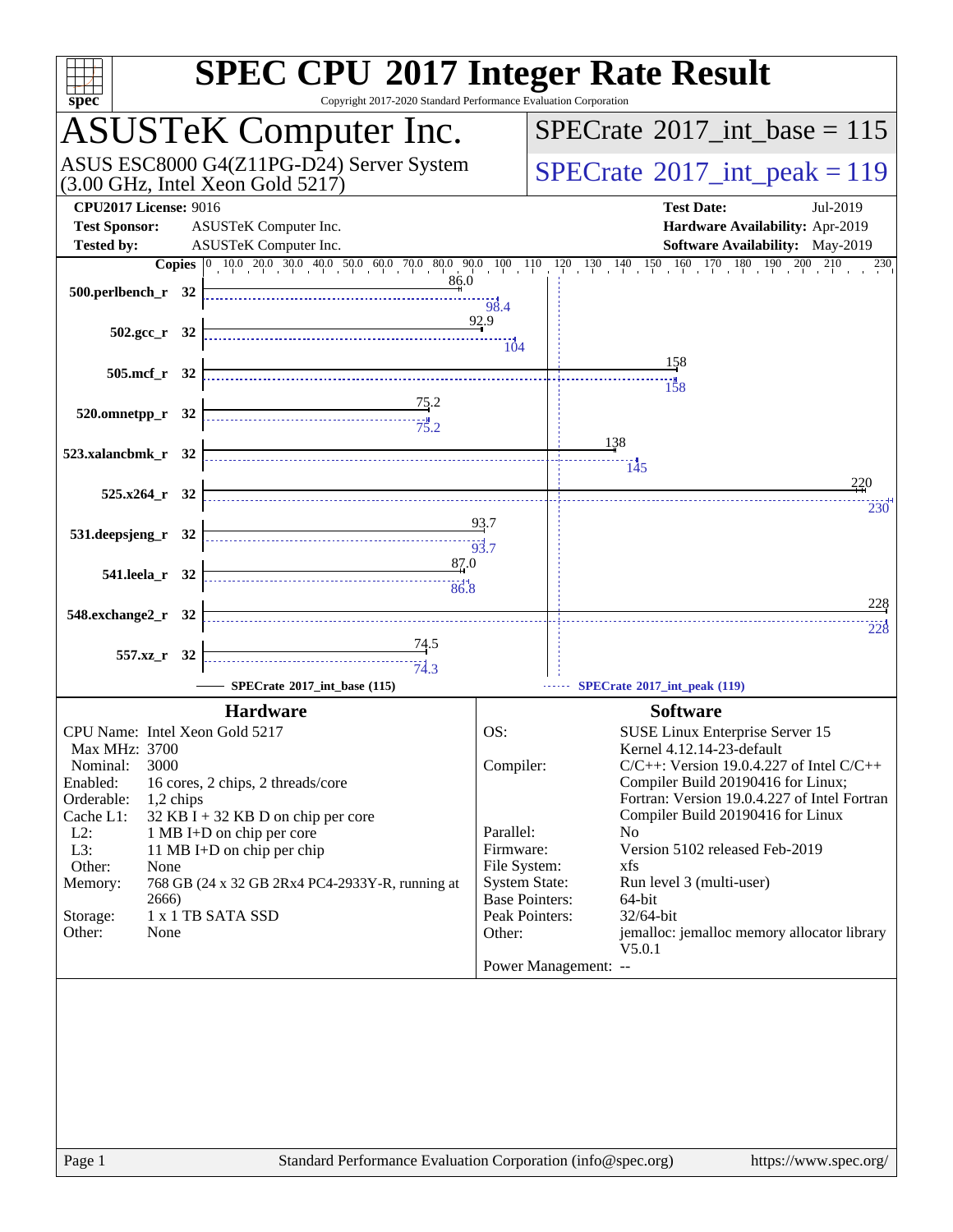

Copyright 2017-2020 Standard Performance Evaluation Corporation

# ASUSTeK Computer Inc.<br>ASUS ESC8000 G4(Z11PG-D24) Server System

 $(3.00 \text{ GHz}, \text{Intel Xeon}$  Gold  $5217)$ 

 $SPECTate@2017_int\_base = 115$ 

**[Test Sponsor:](http://www.spec.org/auto/cpu2017/Docs/result-fields.html#TestSponsor)** ASUSTeK Computer Inc. **[Hardware Availability:](http://www.spec.org/auto/cpu2017/Docs/result-fields.html#HardwareAvailability)** Apr-2019

 $SPECTate@2017_int_ppeak = 119$ 

**[CPU2017 License:](http://www.spec.org/auto/cpu2017/Docs/result-fields.html#CPU2017License)** 9016 **[Test Date:](http://www.spec.org/auto/cpu2017/Docs/result-fields.html#TestDate)** Jul-2019 **[Tested by:](http://www.spec.org/auto/cpu2017/Docs/result-fields.html#Testedby)** ASUSTeK Computer Inc. **[Software Availability:](http://www.spec.org/auto/cpu2017/Docs/result-fields.html#SoftwareAvailability)** May-2019

### **[Results Table](http://www.spec.org/auto/cpu2017/Docs/result-fields.html#ResultsTable)**

|                                          | <b>Base</b>   |                |              |                |              | <b>Peak</b>    |       |               |                |              |                |              |                |              |
|------------------------------------------|---------------|----------------|--------------|----------------|--------------|----------------|-------|---------------|----------------|--------------|----------------|--------------|----------------|--------------|
| <b>Benchmark</b>                         | <b>Copies</b> | <b>Seconds</b> | <b>Ratio</b> | <b>Seconds</b> | <b>Ratio</b> | <b>Seconds</b> | Ratio | <b>Copies</b> | <b>Seconds</b> | <b>Ratio</b> | <b>Seconds</b> | <b>Ratio</b> | <b>Seconds</b> | <b>Ratio</b> |
| $500.$ perlbench_r                       | 32            | 592            | 86.0         | 598            | 85.2         | 592            | 86.0  | 32            | 519            | 98.2         | 517            | 98.4         | 517            | 98.5         |
| $502.\text{sec}$                         | 32            | 486            | 93.2         | 489            | 92.7         | 488            | 92.9  | 32            | 435            | 104          | 437            | 104          | 436            | <b>104</b>   |
| $505$ .mcf r                             | 32            | 328            | 158          | 327            | 158          | 328            | 158   | 32            | 327            | 158          | 329            | 157          | 328            | 158          |
| 520.omnetpp_r                            | 32            | 558            | 75.3         | 560            | 75.0         | 558            | 75.2  | 32            | 557            | 75.4         | 559            | 75.2         | 563            | 74.6         |
| 523.xalancbmk r                          | 32            | 245            | 138          | 247            | 137          | 246            | 138   | 32            | 233            | 145          | 234            | 145          | 234            | 145          |
| 525.x264 r                               | 32            | 257            | 218          | 254            | 221          | 255            | 220   | 32            | 244            | <b>230</b>   | 244            | 230          | 245            | 229          |
| 531.deepsjeng_r                          | 32            | 391            | 93.7         | 391            | 93.8         | 392            | 93.6  | 32            | 392            | 93.7         | 391            | 93.7         | 392            | 93.7         |
| 541.leela r                              | 32            | 609            | 87.1         | 617            | 85.9         | 609            | 87.0  | 32            | 599            | 88.5         | 611            | 86.8         | 611            | 86.8         |
| 548.exchange2_r                          | 32            | 368            | 228          | 368            | 228          | 368            | 228   | 32            | 368            | 228          | 368            | 228          | 368            | 228          |
| $557.xz$ r                               | 32            | 464            | 74.5         | 464            | 74.5         | 465            | 74.4  | 32            | 465            | 74.3         | 465            | 74.3         | 465            | 74.4         |
| $SPECrate^{\circ}2017$ int base =<br>115 |               |                |              |                |              |                |       |               |                |              |                |              |                |              |

**[SPECrate](http://www.spec.org/auto/cpu2017/Docs/result-fields.html#SPECrate2017intpeak)[2017\\_int\\_peak =](http://www.spec.org/auto/cpu2017/Docs/result-fields.html#SPECrate2017intpeak) 119**

Results appear in the [order in which they were run.](http://www.spec.org/auto/cpu2017/Docs/result-fields.html#RunOrder) Bold underlined text [indicates a median measurement.](http://www.spec.org/auto/cpu2017/Docs/result-fields.html#Median)

#### **[Submit Notes](http://www.spec.org/auto/cpu2017/Docs/result-fields.html#SubmitNotes)**

 The numactl mechanism was used to bind copies to processors. The config file option 'submit' was used to generate numactl commands to bind each copy to a specific processor. For details, please see the config file.

#### **[Operating System Notes](http://www.spec.org/auto/cpu2017/Docs/result-fields.html#OperatingSystemNotes)**

Stack size set to unlimited using "ulimit -s unlimited"

#### **[General Notes](http://www.spec.org/auto/cpu2017/Docs/result-fields.html#GeneralNotes)**

Environment variables set by runcpu before the start of the run: LD\_LIBRARY\_PATH = "/spec2017\_19u4/lib/intel64:/spec2017\_19u4/lib/ia32: /spec2017\_19u4/je5.0.1-32" Binaries compiled on a system with 1x Intel Core i9-799X CPU + 32GB RAM memory using Redhat Enterprise Linux 7.5 Transparent Huge Pages enabled by default Prior to runcpu invocation Filesystem page cache synced and cleared with: sync; echo 3> /proc/sys/vm/drop\_caches runcpu command invoked through numactl i.e.: numactl --interleave=all runcpu <etc> jemalloc: configured and built at default for 32bit (i686) and 64bit (x86\_64) targets; jemalloc: built with the RedHat Enterprise 7.4, and the system compiler gcc 4.8.5; jemalloc: sources available from jemalloc.net or <https://github.com/jemalloc/jemalloc/releases>

**(Continued on next page)**

| Page 2 | Standard Performance Evaluation Corporation (info@spec.org) | https://www.spec.org/ |
|--------|-------------------------------------------------------------|-----------------------|
|        |                                                             |                       |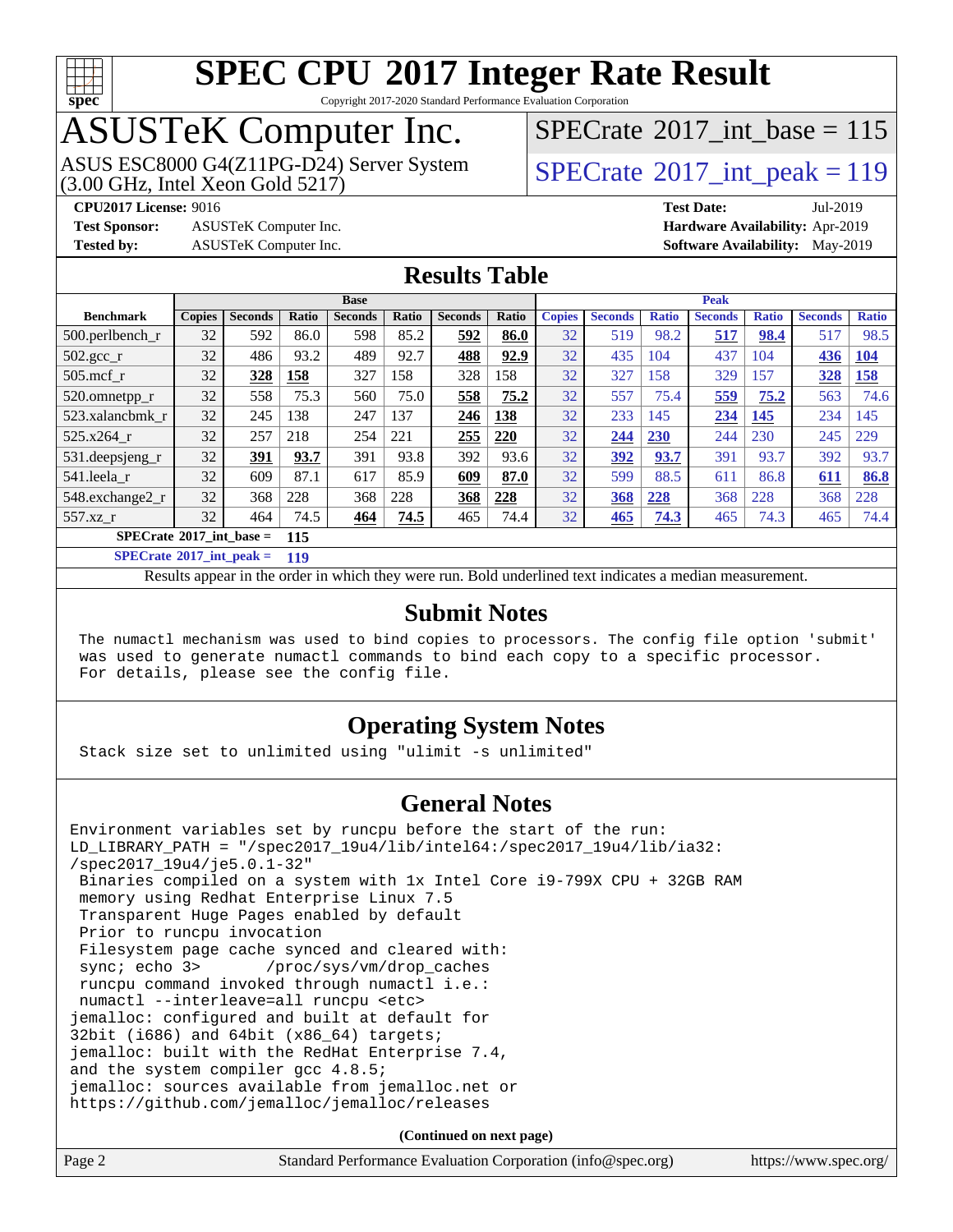

Copyright 2017-2020 Standard Performance Evaluation Corporation

## ASUSTeK Computer Inc.

(3.00 GHz, Intel Xeon Gold 5217) ASUS ESC8000 G4(Z11PG-D24) Server System  $SPECrate^{\circ}2017\_int\_peak = 119$  $SPECrate^{\circ}2017\_int\_peak = 119$ 

 $SPECTate$ <sup>®</sup>[2017\\_int\\_base =](http://www.spec.org/auto/cpu2017/Docs/result-fields.html#SPECrate2017intbase) 115

**[Test Sponsor:](http://www.spec.org/auto/cpu2017/Docs/result-fields.html#TestSponsor)** ASUSTeK Computer Inc. **[Hardware Availability:](http://www.spec.org/auto/cpu2017/Docs/result-fields.html#HardwareAvailability)** Apr-2019 **[Tested by:](http://www.spec.org/auto/cpu2017/Docs/result-fields.html#Testedby)** ASUSTeK Computer Inc. **[Software Availability:](http://www.spec.org/auto/cpu2017/Docs/result-fields.html#SoftwareAvailability)** May-2019

**[CPU2017 License:](http://www.spec.org/auto/cpu2017/Docs/result-fields.html#CPU2017License)** 9016 **[Test Date:](http://www.spec.org/auto/cpu2017/Docs/result-fields.html#TestDate)** Jul-2019

### **[General Notes \(Continued\)](http://www.spec.org/auto/cpu2017/Docs/result-fields.html#GeneralNotes)**

NA: The test sponsor attests, as of date of publication, that CVE-2017-5754 (Meltdown) is mitigated in the system as tested and documented. Yes: The test sponsor attests, as of date of publication, that CVE-2017-5753 (Spectre variant 1) is mitigated in the system as tested and documented. Yes: The test sponsor attests, as of date of publication, that CVE-2017-5715 (Spectre variant 2) is mitigated in the system as tested and documented.

### **[Platform Notes](http://www.spec.org/auto/cpu2017/Docs/result-fields.html#PlatformNotes)**

Page 3 Standard Performance Evaluation Corporation [\(info@spec.org\)](mailto:info@spec.org) <https://www.spec.org/> BIOS Configuration: VT-d = Disabled Patrol Scrub = Disabled ENERGY\_PERF\_BIAS\_CFG mode = performance Engine Boost = Level3(Max) LLC dead line allc = Disabled SR-IOV Support = Disabled CSM Support = Disabled Sysinfo program /spec2017\_19u4/bin/sysinfo Rev: r5974 of 2018-05-19 9bcde8f2999c33d61f64985e45859ea9 running on linux-gh78 Wed Jul 10 09:28:03 2019 SUT (System Under Test) info as seen by some common utilities. For more information on this section, see <https://www.spec.org/cpu2017/Docs/config.html#sysinfo> From /proc/cpuinfo model name : Intel(R) Xeon(R) Gold 5217 CPU @ 3.00GHz 2 "physical id"s (chips) 32 "processors" cores, siblings (Caution: counting these is hw and system dependent. The following excerpts from /proc/cpuinfo might not be reliable. Use with caution.) cpu cores : 8 siblings : 16 physical 0: cores 0 1 2 3 4 5 6 7 physical 1: cores 0 1 2 3 4 5 6 7 From lscpu: Architecture: x86\_64<br>
CPU op-mode(s): 32-bit, 64-bit CPU op-mode $(s)$ : Byte Order: Little Endian  $CPU(s):$  32 On-line CPU(s) list: 0-31 Thread(s) per core: 2 Core(s) per socket: 8 Socket(s): 2 NUMA node(s): 2 **(Continued on next page)**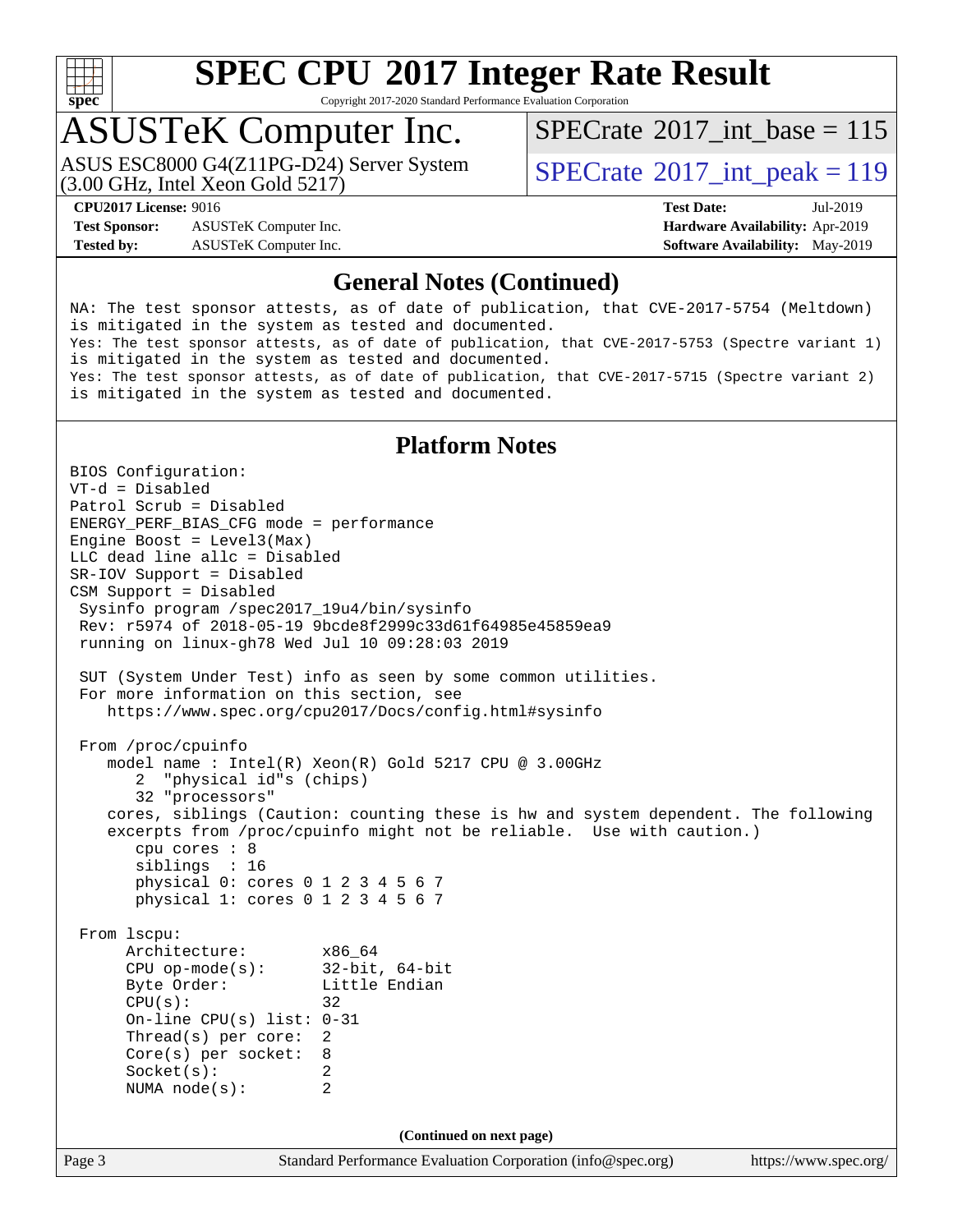

Copyright 2017-2020 Standard Performance Evaluation Corporation

# ASUSTeK Computer Inc.

 $SPECrate$ <sup>®</sup>[2017\\_int\\_base =](http://www.spec.org/auto/cpu2017/Docs/result-fields.html#SPECrate2017intbase) 115

ASUS ESC8000 G4(Z11PG-D24) Server System  $(3.00 \text{ GHz}, \text{ Intel Xeon Gold } 5217)$ 

**[Test Sponsor:](http://www.spec.org/auto/cpu2017/Docs/result-fields.html#TestSponsor)** ASUSTeK Computer Inc. **[Hardware Availability:](http://www.spec.org/auto/cpu2017/Docs/result-fields.html#HardwareAvailability)** Apr-2019 **[Tested by:](http://www.spec.org/auto/cpu2017/Docs/result-fields.html#Testedby)** ASUSTeK Computer Inc. **[Software Availability:](http://www.spec.org/auto/cpu2017/Docs/result-fields.html#SoftwareAvailability)** May-2019

**[CPU2017 License:](http://www.spec.org/auto/cpu2017/Docs/result-fields.html#CPU2017License)** 9016 **[Test Date:](http://www.spec.org/auto/cpu2017/Docs/result-fields.html#TestDate)** Jul-2019

#### **[Platform Notes \(Continued\)](http://www.spec.org/auto/cpu2017/Docs/result-fields.html#PlatformNotes)**

| Vendor ID:                                        | GenuineIntel                                                                                                                                                                                                                                                                                                                                                                                                                                                                                                                                                                                                                                                                                                                                                                                                                                                                  |
|---------------------------------------------------|-------------------------------------------------------------------------------------------------------------------------------------------------------------------------------------------------------------------------------------------------------------------------------------------------------------------------------------------------------------------------------------------------------------------------------------------------------------------------------------------------------------------------------------------------------------------------------------------------------------------------------------------------------------------------------------------------------------------------------------------------------------------------------------------------------------------------------------------------------------------------------|
| CPU family:                                       | 6                                                                                                                                                                                                                                                                                                                                                                                                                                                                                                                                                                                                                                                                                                                                                                                                                                                                             |
| Model:                                            | 85                                                                                                                                                                                                                                                                                                                                                                                                                                                                                                                                                                                                                                                                                                                                                                                                                                                                            |
| Model name:                                       | Intel(R) Xeon(R) Gold 5217 CPU @ 3.00GHz<br>6                                                                                                                                                                                                                                                                                                                                                                                                                                                                                                                                                                                                                                                                                                                                                                                                                                 |
| Stepping:<br>CPU MHz:                             | 3000.000                                                                                                                                                                                                                                                                                                                                                                                                                                                                                                                                                                                                                                                                                                                                                                                                                                                                      |
| $CPU$ max $MHz$ :                                 | 3700.0000                                                                                                                                                                                                                                                                                                                                                                                                                                                                                                                                                                                                                                                                                                                                                                                                                                                                     |
| CPU min MHz:                                      | 1200.0000                                                                                                                                                                                                                                                                                                                                                                                                                                                                                                                                                                                                                                                                                                                                                                                                                                                                     |
| BogoMIPS:                                         | 6000.00                                                                                                                                                                                                                                                                                                                                                                                                                                                                                                                                                                                                                                                                                                                                                                                                                                                                       |
| Virtualization:                                   | $VT - x$                                                                                                                                                                                                                                                                                                                                                                                                                                                                                                                                                                                                                                                                                                                                                                                                                                                                      |
| L1d cache:                                        | 32K                                                                                                                                                                                                                                                                                                                                                                                                                                                                                                                                                                                                                                                                                                                                                                                                                                                                           |
| Lli cache:                                        | 32K                                                                                                                                                                                                                                                                                                                                                                                                                                                                                                                                                                                                                                                                                                                                                                                                                                                                           |
| $L2$ cache:                                       | 1024K                                                                                                                                                                                                                                                                                                                                                                                                                                                                                                                                                                                                                                                                                                                                                                                                                                                                         |
| L3 cache:                                         | 11264K                                                                                                                                                                                                                                                                                                                                                                                                                                                                                                                                                                                                                                                                                                                                                                                                                                                                        |
| NUMA node0 $CPU(s): 0-7, 16-23$                   |                                                                                                                                                                                                                                                                                                                                                                                                                                                                                                                                                                                                                                                                                                                                                                                                                                                                               |
| NUMA $node1$ $CPU(s):$                            | 8-15,24-31                                                                                                                                                                                                                                                                                                                                                                                                                                                                                                                                                                                                                                                                                                                                                                                                                                                                    |
| Flags:                                            | fpu vme de pse tsc msr pae mce cx8 apic sep mtrr pge mca cmov                                                                                                                                                                                                                                                                                                                                                                                                                                                                                                                                                                                                                                                                                                                                                                                                                 |
| arch_capabilities ssbd                            | pat pse36 clflush dts acpi mmx fxsr sse sse2 ss ht tm pbe syscall nx pdpe1gb rdtscp<br>lm constant_tsc art arch_perfmon pebs bts rep_good nopl xtopology nonstop_tsc cpuid<br>aperfmperf tsc_known_freq pni pclmulqdq dtes64 monitor ds_cpl vmx smx est tm2 ssse3<br>sdbg fma cx16 xtpr pdcm pcid dca sse4_1 sse4_2 x2apic movbe popcnt<br>tsc_deadline_timer aes xsave avx f16c rdrand lahf_lm abm 3dnowprefetch cpuid_fault<br>epb cat_13 cdp_13 invpcid_single mba tpr_shadow vnmi flexpriority ept vpid fsgsbase<br>tsc_adjust bmil hle avx2 smep bmi2 erms invpcid rtm cqm mpx rdt_a avx512f avx512dq<br>rdseed adx smap clflushopt clwb intel_pt avx512cd avx512bw avx512vl xsaveopt xsavec<br>xgetbvl xsaves cqm_llc cqm_occup_llc cqm_mbm_total cqm_mbm_local ibpb ibrs stibp<br>dtherm ida arat pln pts hwp hwp_act_window hwp_epp hwp_pkg_req pku ospke avx512_vnni |
| /proc/cpuinfo cache data<br>cache size : 11264 KB |                                                                                                                                                                                                                                                                                                                                                                                                                                                                                                                                                                                                                                                                                                                                                                                                                                                                               |
| physical chip.<br>$available: 2 nodes (0-1)$      | From numactl --hardware WARNING: a numactl 'node' might or might not correspond to a                                                                                                                                                                                                                                                                                                                                                                                                                                                                                                                                                                                                                                                                                                                                                                                          |
|                                                   | node 0 cpus: 0 1 2 3 4 5 6 7 16 17 18 19 20 21 22 23                                                                                                                                                                                                                                                                                                                                                                                                                                                                                                                                                                                                                                                                                                                                                                                                                          |
| node 0 size: 385578 MB                            |                                                                                                                                                                                                                                                                                                                                                                                                                                                                                                                                                                                                                                                                                                                                                                                                                                                                               |
| node 0 free: 384956 MB                            |                                                                                                                                                                                                                                                                                                                                                                                                                                                                                                                                                                                                                                                                                                                                                                                                                                                                               |
|                                                   | node 1 cpus: 8 9 10 11 12 13 14 15 24 25 26 27 28 29 30 31                                                                                                                                                                                                                                                                                                                                                                                                                                                                                                                                                                                                                                                                                                                                                                                                                    |
| node 1 size: 386994 MB                            |                                                                                                                                                                                                                                                                                                                                                                                                                                                                                                                                                                                                                                                                                                                                                                                                                                                                               |
| node 1 free: 386453 MB                            |                                                                                                                                                                                                                                                                                                                                                                                                                                                                                                                                                                                                                                                                                                                                                                                                                                                                               |
| node distances:                                   |                                                                                                                                                                                                                                                                                                                                                                                                                                                                                                                                                                                                                                                                                                                                                                                                                                                                               |
| node<br>1<br>0                                    |                                                                                                                                                                                                                                                                                                                                                                                                                                                                                                                                                                                                                                                                                                                                                                                                                                                                               |
| 0:<br>10<br>21                                    |                                                                                                                                                                                                                                                                                                                                                                                                                                                                                                                                                                                                                                                                                                                                                                                                                                                                               |
| 1:<br>21<br>10                                    |                                                                                                                                                                                                                                                                                                                                                                                                                                                                                                                                                                                                                                                                                                                                                                                                                                                                               |
| From /proc/meminfo                                |                                                                                                                                                                                                                                                                                                                                                                                                                                                                                                                                                                                                                                                                                                                                                                                                                                                                               |
|                                                   | (Continued on next page)                                                                                                                                                                                                                                                                                                                                                                                                                                                                                                                                                                                                                                                                                                                                                                                                                                                      |
| Page 4                                            | Standard Performance Evaluation Corporation (info@spec.org)<br>https://www.spec.org/                                                                                                                                                                                                                                                                                                                                                                                                                                                                                                                                                                                                                                                                                                                                                                                          |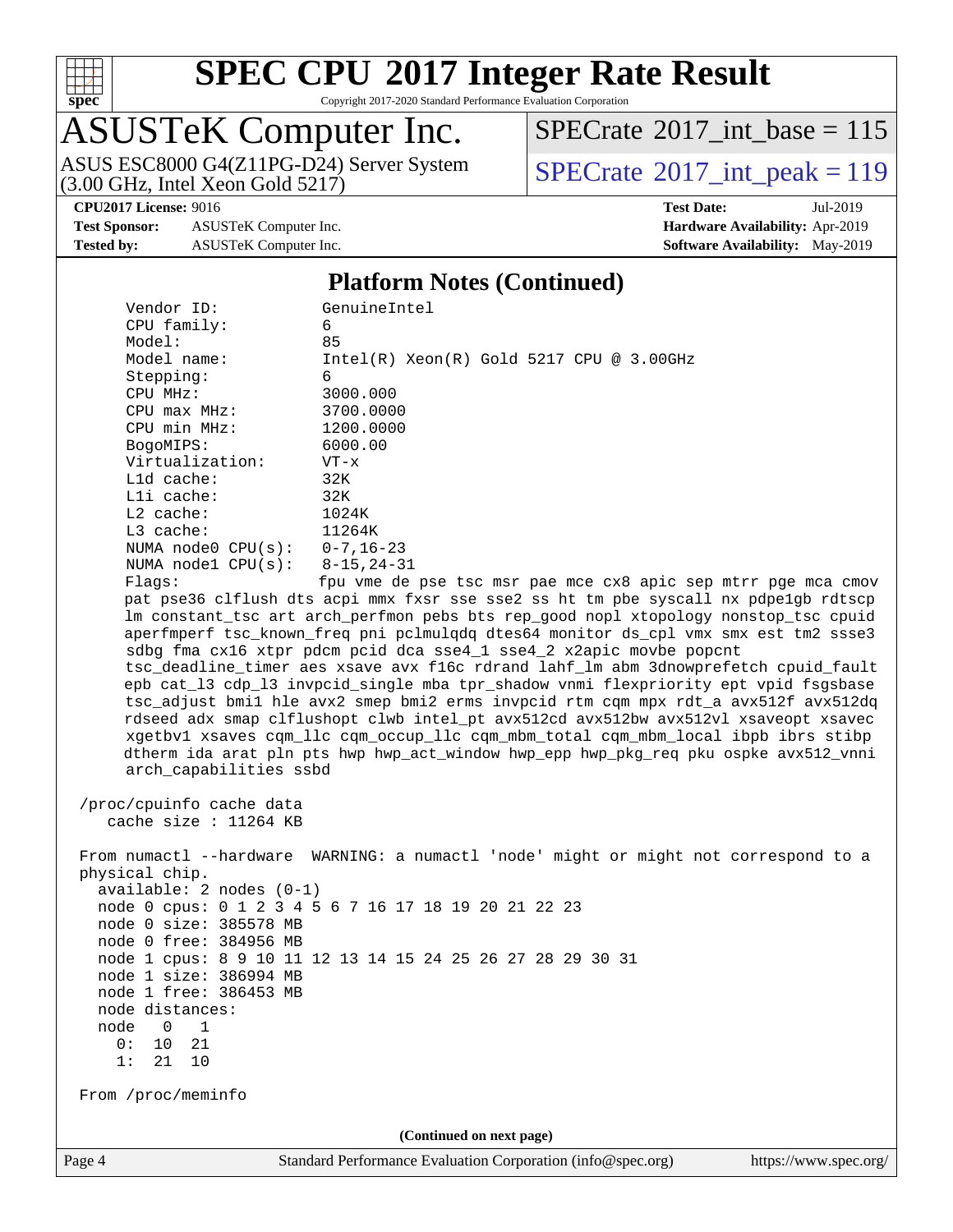

Copyright 2017-2020 Standard Performance Evaluation Corporation

# ASUSTeK Computer Inc.<br>ASUS ESC8000 G4(Z11PG-D24) Server System

(3.00 GHz, Intel Xeon Gold 5217)

 $SPECTate$ <sup>®</sup>[2017\\_int\\_base =](http://www.spec.org/auto/cpu2017/Docs/result-fields.html#SPECrate2017intbase) 115

 $SPECTate@2017_int_ppeak = 119$ 

**[Test Sponsor:](http://www.spec.org/auto/cpu2017/Docs/result-fields.html#TestSponsor)** ASUSTeK Computer Inc. **[Hardware Availability:](http://www.spec.org/auto/cpu2017/Docs/result-fields.html#HardwareAvailability)** Apr-2019 **[Tested by:](http://www.spec.org/auto/cpu2017/Docs/result-fields.html#Testedby)** ASUSTeK Computer Inc. **[Software Availability:](http://www.spec.org/auto/cpu2017/Docs/result-fields.html#SoftwareAvailability)** May-2019

**[CPU2017 License:](http://www.spec.org/auto/cpu2017/Docs/result-fields.html#CPU2017License)** 9016 **[Test Date:](http://www.spec.org/auto/cpu2017/Docs/result-fields.html#TestDate)** Jul-2019

#### **[Platform Notes \(Continued\)](http://www.spec.org/auto/cpu2017/Docs/result-fields.html#PlatformNotes)**

Page 5 Standard Performance Evaluation Corporation [\(info@spec.org\)](mailto:info@spec.org) <https://www.spec.org/> MemTotal: 791113864 kB HugePages\_Total: 0 Hugepagesize: 2048 kB From /etc/\*release\* /etc/\*version\* os-release: NAME="SLES" VERSION="15" VERSION\_ID="15" PRETTY\_NAME="SUSE Linux Enterprise Server 15" ID="sles" ID\_LIKE="suse" ANSI\_COLOR="0;32" CPE\_NAME="cpe:/o:suse:sles:15" uname -a: Linux linux-gh78 4.12.14-23-default #1 SMP Tue May 29 21:04:44 UTC 2018 (cd0437b) x86\_64 x86\_64 x86\_64 GNU/Linux Kernel self-reported vulnerability status: CVE-2017-5754 (Meltdown): Not affected CVE-2017-5753 (Spectre variant 1): Mitigation: \_\_user pointer sanitization CVE-2017-5715 (Spectre variant 2): Mitigation: Indirect Branch Restricted Speculation, IBPB, IBRS\_FW run-level 3 Jul 10 09:27 SPEC is set to: /spec2017\_19u4 Filesystem Type Size Used Avail Use% Mounted on /dev/sda4 xfs 929G 15G 914G 2% / Additional information from dmidecode follows. WARNING: Use caution when you interpret this section. The 'dmidecode' program reads system data which is "intended to allow hardware to be accurately determined", but the intent may not be met, as there are frequent changes to hardware, firmware, and the "DMTF SMBIOS" standard. BIOS American Megatrends Inc. 5102 02/11/2019 Memory: 24x Samsung M393A4K40CB2-CVF 32 GB 2 rank 2933, configured at 2666 (End of data from sysinfo program) **[Compiler Version Notes](http://www.spec.org/auto/cpu2017/Docs/result-fields.html#CompilerVersionNotes)** ============================================================================== C  $| 502 \text{ qcc r}$  (peak) **(Continued on next page)**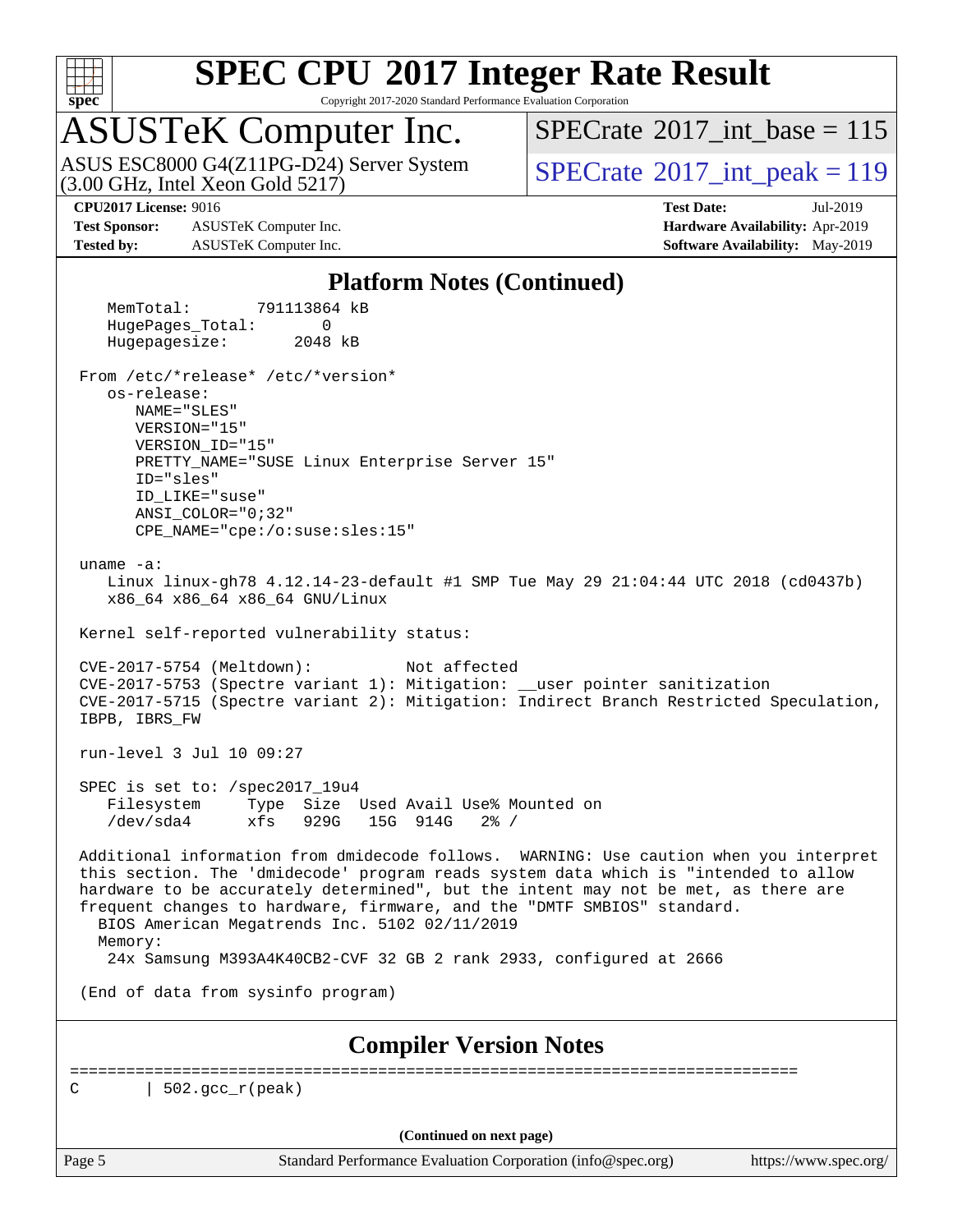

Copyright 2017-2020 Standard Performance Evaluation Corporation

# ASUSTeK Computer Inc.

 $SPECrate$ <sup>®</sup>[2017\\_int\\_base =](http://www.spec.org/auto/cpu2017/Docs/result-fields.html#SPECrate2017intbase) 115

ASUS ESC8000 G4(Z11PG-D24) Server System  $(3.00 \text{ GHz}, \text{ Intel Xeon Gold } 5217)$ 

**[Test Sponsor:](http://www.spec.org/auto/cpu2017/Docs/result-fields.html#TestSponsor)** ASUSTeK Computer Inc. **[Hardware Availability:](http://www.spec.org/auto/cpu2017/Docs/result-fields.html#HardwareAvailability)** Apr-2019 **[Tested by:](http://www.spec.org/auto/cpu2017/Docs/result-fields.html#Testedby)** ASUSTeK Computer Inc. **[Software Availability:](http://www.spec.org/auto/cpu2017/Docs/result-fields.html#SoftwareAvailability)** May-2019

**[CPU2017 License:](http://www.spec.org/auto/cpu2017/Docs/result-fields.html#CPU2017License)** 9016 **[Test Date:](http://www.spec.org/auto/cpu2017/Docs/result-fields.html#TestDate)** Jul-2019

### **[Compiler Version Notes \(Continued\)](http://www.spec.org/auto/cpu2017/Docs/result-fields.html#CompilerVersionNotes)**

| Page 6 | Standard Performance Evaluation Corporation (info@spec.org)<br>https://www.spec.org/                                                                                                 |
|--------|--------------------------------------------------------------------------------------------------------------------------------------------------------------------------------------|
|        | (Continued on next page)                                                                                                                                                             |
|        | Intel(R) $C++$ Intel(R) 64 Compiler for applications running on Intel(R) 64,<br>Version 19.0.4.227 Build 20190416<br>Copyright (C) 1985-2019 Intel Corporation. All rights reserved. |
| C++    | 520.omnetpp_r(base, peak) 523.xalancbmk_r(base)<br>531.deepsjeng_r(base, peak) 541.leela_r(base, peak)                                                                               |
|        | 19.0.4.227 Build 20190416<br>Copyright (C) 1985-2019 Intel Corporation. All rights reserved.                                                                                         |
|        | Intel(R) C++ Intel(R) 64 Compiler for applications running on IA-32, Version                                                                                                         |
| $C++$  | $523.xalanchm k_r (peak)$                                                                                                                                                            |
|        | Intel(R) C Intel(R) 64 Compiler for applications running on Intel(R) 64,<br>Version 19.0.4.227 Build 20190416<br>Copyright (C) 1985-2019 Intel Corporation. All rights reserved.     |
| C      | 500.perlbench_r(base, peak) 502.gcc_r(base) 505.mcf_r(base, peak)<br>525.x264_r(base, peak) 557.xz_r(base, peak)                                                                     |
|        | Copyright (C) 1985-2019 Intel Corporation. All rights reserved.                                                                                                                      |
|        | $Intel(R)$ C Intel(R) 64 Compiler for applications running on $IA-32$ , Version<br>19.0.4.227 Build 20190416                                                                         |
| C      | $\vert$ 502.gcc_r(peak)                                                                                                                                                              |
|        | Intel(R) C Intel(R) 64 Compiler for applications running on Intel(R) 64,<br>Version 19.0.4.227 Build 20190416<br>Copyright (C) 1985-2019 Intel Corporation. All rights reserved.     |
| C      | 500.perlbench_r(base, peak) 502.gcc_r(base) 505.mcf_r(base, peak)<br>$525.x264_r(base, peak) 557.xz_r(base, peak)$                                                                   |
|        | 19.0.4.227 Build 20190416<br>Copyright (C) 1985-2019 Intel Corporation. All rights reserved.                                                                                         |
|        | Intel(R) C Intel(R) 64 Compiler for applications running on IA-32, Version                                                                                                           |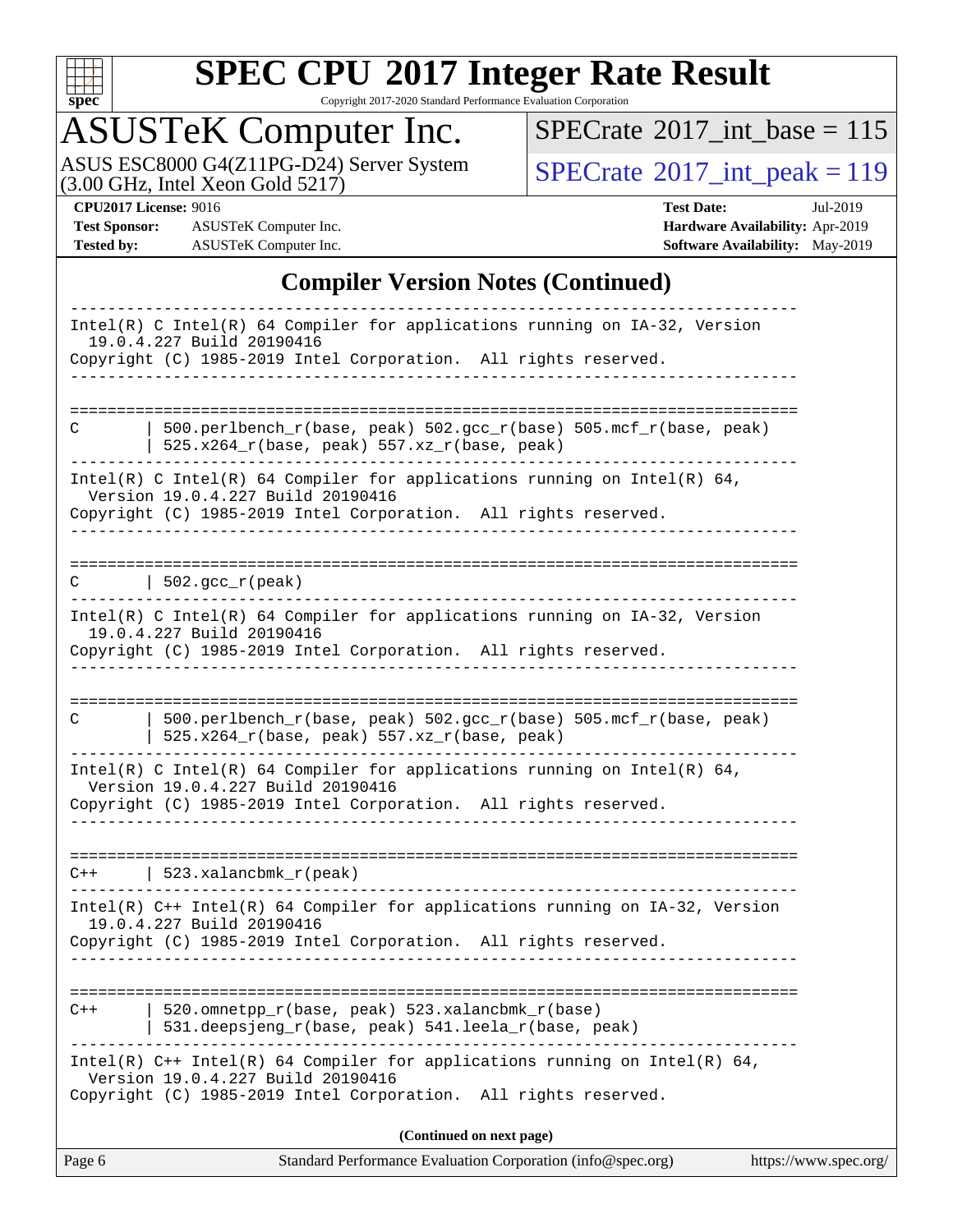

Copyright 2017-2020 Standard Performance Evaluation Corporation

## ASUSTeK Computer Inc.

 $(3.00 \text{ GHz}, \text{Intel Xeon}$  Gold  $5217)$ ASUS ESC8000 G4(Z11PG-D24) Server System  $SPECrate^{\circ}2017\_int\_peak = 119$  $SPECrate^{\circ}2017\_int\_peak = 119$ 

 $SPECTate@2017_int\_base = 115$ 

**[Test Sponsor:](http://www.spec.org/auto/cpu2017/Docs/result-fields.html#TestSponsor)** ASUSTeK Computer Inc. **[Hardware Availability:](http://www.spec.org/auto/cpu2017/Docs/result-fields.html#HardwareAvailability)** Apr-2019 **[Tested by:](http://www.spec.org/auto/cpu2017/Docs/result-fields.html#Testedby)** ASUSTeK Computer Inc. **[Software Availability:](http://www.spec.org/auto/cpu2017/Docs/result-fields.html#SoftwareAvailability)** May-2019

**[CPU2017 License:](http://www.spec.org/auto/cpu2017/Docs/result-fields.html#CPU2017License)** 9016 **[Test Date:](http://www.spec.org/auto/cpu2017/Docs/result-fields.html#TestDate)** Jul-2019

### **[Compiler Version Notes \(Continued\)](http://www.spec.org/auto/cpu2017/Docs/result-fields.html#CompilerVersionNotes)**

------------------------------------------------------------------------------ ============================================================================== C++ | 523.xalancbmk\_r(peak) ------------------------------------------------------------------------------ Intel(R) C++ Intel(R) 64 Compiler for applications running on IA-32, Version 19.0.4.227 Build 20190416 Copyright (C) 1985-2019 Intel Corporation. All rights reserved. ------------------------------------------------------------------------------ ============================================================================== C++ | 520.omnetpp\_r(base, peak) 523.xalancbmk\_r(base) | 531.deepsjeng\_r(base, peak) 541.leela\_r(base, peak) ------------------------------------------------------------------------------ Intel(R)  $C++$  Intel(R) 64 Compiler for applications running on Intel(R) 64, Version 19.0.4.227 Build 20190416 Copyright (C) 1985-2019 Intel Corporation. All rights reserved. ------------------------------------------------------------------------------ ============================================================================== Fortran | 548.exchange2\_r(base, peak) ------------------------------------------------------------------------------ Intel(R) Fortran Intel(R) 64 Compiler for applications running on Intel(R) 64, Version 19.0.4.227 Build 20190416 Copyright (C) 1985-2019 Intel Corporation. All rights reserved. ------------------------------------------------------------------------------

### **[Base Compiler Invocation](http://www.spec.org/auto/cpu2017/Docs/result-fields.html#BaseCompilerInvocation)**

[C benchmarks](http://www.spec.org/auto/cpu2017/Docs/result-fields.html#Cbenchmarks):  $\text{icc}$  -m64 -std=c11

[C++ benchmarks:](http://www.spec.org/auto/cpu2017/Docs/result-fields.html#CXXbenchmarks) [icpc -m64](http://www.spec.org/cpu2017/results/res2019q3/cpu2017-20190722-16296.flags.html#user_CXXbase_intel_icpc_64bit_4ecb2543ae3f1412ef961e0650ca070fec7b7afdcd6ed48761b84423119d1bf6bdf5cad15b44d48e7256388bc77273b966e5eb805aefd121eb22e9299b2ec9d9)

[Fortran benchmarks](http://www.spec.org/auto/cpu2017/Docs/result-fields.html#Fortranbenchmarks): [ifort -m64](http://www.spec.org/cpu2017/results/res2019q3/cpu2017-20190722-16296.flags.html#user_FCbase_intel_ifort_64bit_24f2bb282fbaeffd6157abe4f878425411749daecae9a33200eee2bee2fe76f3b89351d69a8130dd5949958ce389cf37ff59a95e7a40d588e8d3a57e0c3fd751)

### **[Base Portability Flags](http://www.spec.org/auto/cpu2017/Docs/result-fields.html#BasePortabilityFlags)**

 500.perlbench\_r: [-DSPEC\\_LP64](http://www.spec.org/cpu2017/results/res2019q3/cpu2017-20190722-16296.flags.html#b500.perlbench_r_basePORTABILITY_DSPEC_LP64) [-DSPEC\\_LINUX\\_X64](http://www.spec.org/cpu2017/results/res2019q3/cpu2017-20190722-16296.flags.html#b500.perlbench_r_baseCPORTABILITY_DSPEC_LINUX_X64) 502.gcc\_r: [-DSPEC\\_LP64](http://www.spec.org/cpu2017/results/res2019q3/cpu2017-20190722-16296.flags.html#suite_basePORTABILITY502_gcc_r_DSPEC_LP64) 505.mcf\_r: [-DSPEC\\_LP64](http://www.spec.org/cpu2017/results/res2019q3/cpu2017-20190722-16296.flags.html#suite_basePORTABILITY505_mcf_r_DSPEC_LP64)

**(Continued on next page)**

Page 7 Standard Performance Evaluation Corporation [\(info@spec.org\)](mailto:info@spec.org) <https://www.spec.org/>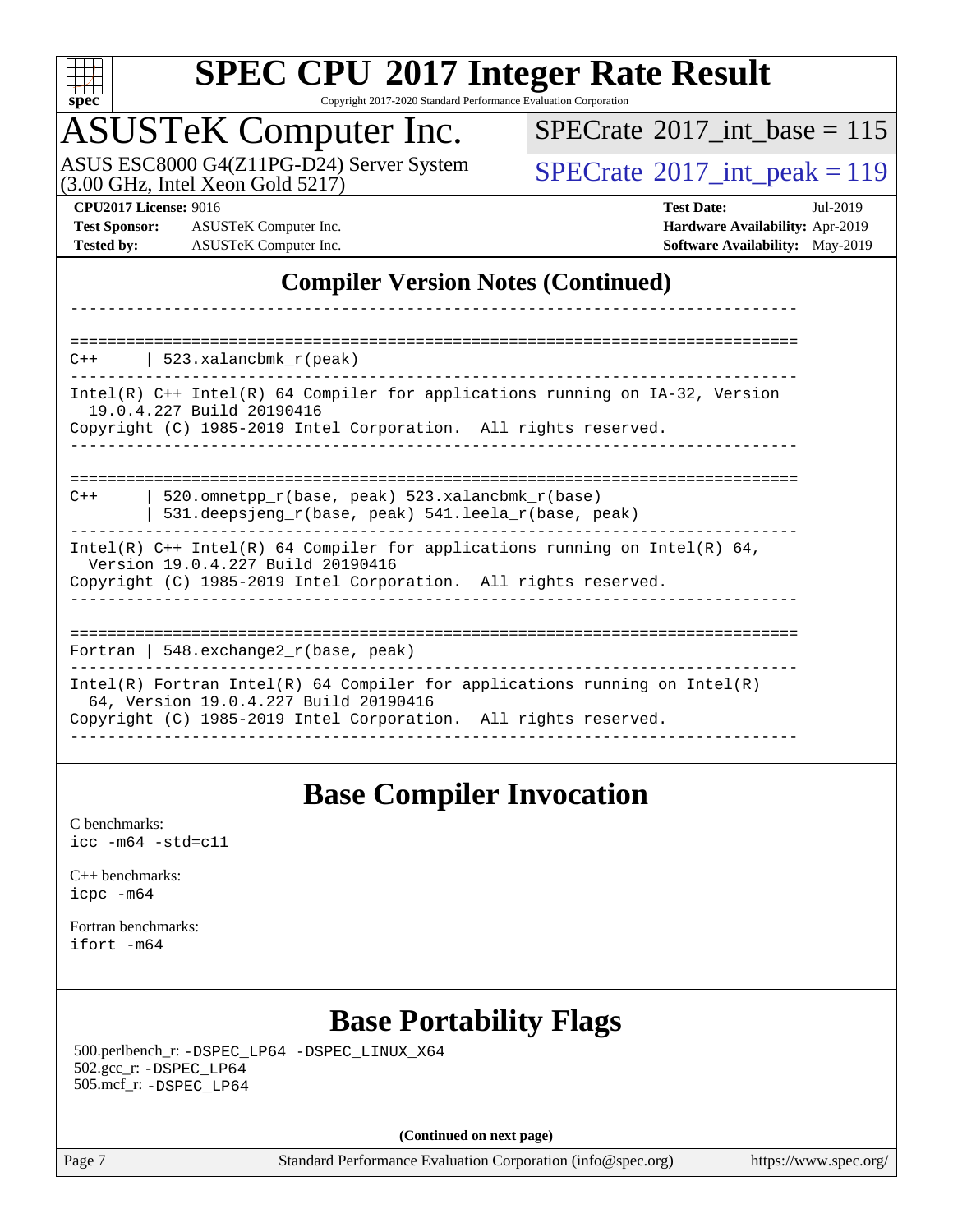

Copyright 2017-2020 Standard Performance Evaluation Corporation

## ASUSTeK Computer Inc.

ASUS ESC8000 G4(Z11PG-D24) Server System<br>(3.00 GHz, Intel Xeon Gold 5217)

 $SPECTate$ <sup>®</sup>[2017\\_int\\_base =](http://www.spec.org/auto/cpu2017/Docs/result-fields.html#SPECrate2017intbase) 115

 $SPECrate<sup>®</sup>2017_int_ppeak = 119$  $SPECrate<sup>®</sup>2017_int_ppeak = 119$ 

**[Test Sponsor:](http://www.spec.org/auto/cpu2017/Docs/result-fields.html#TestSponsor)** ASUSTeK Computer Inc. **[Hardware Availability:](http://www.spec.org/auto/cpu2017/Docs/result-fields.html#HardwareAvailability)** Apr-2019 **[Tested by:](http://www.spec.org/auto/cpu2017/Docs/result-fields.html#Testedby)** ASUSTeK Computer Inc. **[Software Availability:](http://www.spec.org/auto/cpu2017/Docs/result-fields.html#SoftwareAvailability)** May-2019

**[CPU2017 License:](http://www.spec.org/auto/cpu2017/Docs/result-fields.html#CPU2017License)** 9016 **[Test Date:](http://www.spec.org/auto/cpu2017/Docs/result-fields.html#TestDate)** Jul-2019

### **[Base Portability Flags \(Continued\)](http://www.spec.org/auto/cpu2017/Docs/result-fields.html#BasePortabilityFlags)**

 520.omnetpp\_r: [-DSPEC\\_LP64](http://www.spec.org/cpu2017/results/res2019q3/cpu2017-20190722-16296.flags.html#suite_basePORTABILITY520_omnetpp_r_DSPEC_LP64) 523.xalancbmk\_r: [-DSPEC\\_LP64](http://www.spec.org/cpu2017/results/res2019q3/cpu2017-20190722-16296.flags.html#suite_basePORTABILITY523_xalancbmk_r_DSPEC_LP64) [-DSPEC\\_LINUX](http://www.spec.org/cpu2017/results/res2019q3/cpu2017-20190722-16296.flags.html#b523.xalancbmk_r_baseCXXPORTABILITY_DSPEC_LINUX) 525.x264\_r: [-DSPEC\\_LP64](http://www.spec.org/cpu2017/results/res2019q3/cpu2017-20190722-16296.flags.html#suite_basePORTABILITY525_x264_r_DSPEC_LP64) 531.deepsjeng\_r: [-DSPEC\\_LP64](http://www.spec.org/cpu2017/results/res2019q3/cpu2017-20190722-16296.flags.html#suite_basePORTABILITY531_deepsjeng_r_DSPEC_LP64) 541.leela\_r: [-DSPEC\\_LP64](http://www.spec.org/cpu2017/results/res2019q3/cpu2017-20190722-16296.flags.html#suite_basePORTABILITY541_leela_r_DSPEC_LP64) 548.exchange2\_r: [-DSPEC\\_LP64](http://www.spec.org/cpu2017/results/res2019q3/cpu2017-20190722-16296.flags.html#suite_basePORTABILITY548_exchange2_r_DSPEC_LP64) 557.xz\_r: [-DSPEC\\_LP64](http://www.spec.org/cpu2017/results/res2019q3/cpu2017-20190722-16296.flags.html#suite_basePORTABILITY557_xz_r_DSPEC_LP64)

### **[Base Optimization Flags](http://www.spec.org/auto/cpu2017/Docs/result-fields.html#BaseOptimizationFlags)**

#### [C benchmarks](http://www.spec.org/auto/cpu2017/Docs/result-fields.html#Cbenchmarks):

[-Wl,-z,muldefs](http://www.spec.org/cpu2017/results/res2019q3/cpu2017-20190722-16296.flags.html#user_CCbase_link_force_multiple1_b4cbdb97b34bdee9ceefcfe54f4c8ea74255f0b02a4b23e853cdb0e18eb4525ac79b5a88067c842dd0ee6996c24547a27a4b99331201badda8798ef8a743f577) [-xCORE-AVX512](http://www.spec.org/cpu2017/results/res2019q3/cpu2017-20190722-16296.flags.html#user_CCbase_f-xCORE-AVX512) [-ipo](http://www.spec.org/cpu2017/results/res2019q3/cpu2017-20190722-16296.flags.html#user_CCbase_f-ipo) [-O3](http://www.spec.org/cpu2017/results/res2019q3/cpu2017-20190722-16296.flags.html#user_CCbase_f-O3) [-no-prec-div](http://www.spec.org/cpu2017/results/res2019q3/cpu2017-20190722-16296.flags.html#user_CCbase_f-no-prec-div) [-qopt-mem-layout-trans=4](http://www.spec.org/cpu2017/results/res2019q3/cpu2017-20190722-16296.flags.html#user_CCbase_f-qopt-mem-layout-trans_fa39e755916c150a61361b7846f310bcdf6f04e385ef281cadf3647acec3f0ae266d1a1d22d972a7087a248fd4e6ca390a3634700869573d231a252c784941a8) [-L/usr/local/IntelCompiler19/compilers\\_and\\_libraries\\_2019.4.227/linux/compiler/lib/intel64](http://www.spec.org/cpu2017/results/res2019q3/cpu2017-20190722-16296.flags.html#user_CCbase_qkmalloc_link_0ffe0cb02c68ef1b443a077c7888c10c67ca0d1dd7138472156f06a085bbad385f78d49618ad55dca9db3b1608e84afc2f69b4003b1d1ca498a9fc1462ccefda) [-lqkmalloc](http://www.spec.org/cpu2017/results/res2019q3/cpu2017-20190722-16296.flags.html#user_CCbase_qkmalloc_link_lib_79a818439969f771c6bc311cfd333c00fc099dad35c030f5aab9dda831713d2015205805422f83de8875488a2991c0a156aaa600e1f9138f8fc37004abc96dc5)

#### [C++ benchmarks](http://www.spec.org/auto/cpu2017/Docs/result-fields.html#CXXbenchmarks):

[-Wl,-z,muldefs](http://www.spec.org/cpu2017/results/res2019q3/cpu2017-20190722-16296.flags.html#user_CXXbase_link_force_multiple1_b4cbdb97b34bdee9ceefcfe54f4c8ea74255f0b02a4b23e853cdb0e18eb4525ac79b5a88067c842dd0ee6996c24547a27a4b99331201badda8798ef8a743f577) [-xCORE-AVX512](http://www.spec.org/cpu2017/results/res2019q3/cpu2017-20190722-16296.flags.html#user_CXXbase_f-xCORE-AVX512) [-ipo](http://www.spec.org/cpu2017/results/res2019q3/cpu2017-20190722-16296.flags.html#user_CXXbase_f-ipo) [-O3](http://www.spec.org/cpu2017/results/res2019q3/cpu2017-20190722-16296.flags.html#user_CXXbase_f-O3) [-no-prec-div](http://www.spec.org/cpu2017/results/res2019q3/cpu2017-20190722-16296.flags.html#user_CXXbase_f-no-prec-div)

[-qopt-mem-layout-trans=4](http://www.spec.org/cpu2017/results/res2019q3/cpu2017-20190722-16296.flags.html#user_CXXbase_f-qopt-mem-layout-trans_fa39e755916c150a61361b7846f310bcdf6f04e385ef281cadf3647acec3f0ae266d1a1d22d972a7087a248fd4e6ca390a3634700869573d231a252c784941a8)

[-L/usr/local/IntelCompiler19/compilers\\_and\\_libraries\\_2019.4.227/linux/compiler/lib/intel64](http://www.spec.org/cpu2017/results/res2019q3/cpu2017-20190722-16296.flags.html#user_CXXbase_qkmalloc_link_0ffe0cb02c68ef1b443a077c7888c10c67ca0d1dd7138472156f06a085bbad385f78d49618ad55dca9db3b1608e84afc2f69b4003b1d1ca498a9fc1462ccefda) [-lqkmalloc](http://www.spec.org/cpu2017/results/res2019q3/cpu2017-20190722-16296.flags.html#user_CXXbase_qkmalloc_link_lib_79a818439969f771c6bc311cfd333c00fc099dad35c030f5aab9dda831713d2015205805422f83de8875488a2991c0a156aaa600e1f9138f8fc37004abc96dc5)

#### [Fortran benchmarks](http://www.spec.org/auto/cpu2017/Docs/result-fields.html#Fortranbenchmarks):

[-Wl,-z,muldefs](http://www.spec.org/cpu2017/results/res2019q3/cpu2017-20190722-16296.flags.html#user_FCbase_link_force_multiple1_b4cbdb97b34bdee9ceefcfe54f4c8ea74255f0b02a4b23e853cdb0e18eb4525ac79b5a88067c842dd0ee6996c24547a27a4b99331201badda8798ef8a743f577) [-xCORE-AVX512](http://www.spec.org/cpu2017/results/res2019q3/cpu2017-20190722-16296.flags.html#user_FCbase_f-xCORE-AVX512) [-ipo](http://www.spec.org/cpu2017/results/res2019q3/cpu2017-20190722-16296.flags.html#user_FCbase_f-ipo) [-O3](http://www.spec.org/cpu2017/results/res2019q3/cpu2017-20190722-16296.flags.html#user_FCbase_f-O3) [-no-prec-div](http://www.spec.org/cpu2017/results/res2019q3/cpu2017-20190722-16296.flags.html#user_FCbase_f-no-prec-div) [-qopt-mem-layout-trans=4](http://www.spec.org/cpu2017/results/res2019q3/cpu2017-20190722-16296.flags.html#user_FCbase_f-qopt-mem-layout-trans_fa39e755916c150a61361b7846f310bcdf6f04e385ef281cadf3647acec3f0ae266d1a1d22d972a7087a248fd4e6ca390a3634700869573d231a252c784941a8) [-nostandard-realloc-lhs](http://www.spec.org/cpu2017/results/res2019q3/cpu2017-20190722-16296.flags.html#user_FCbase_f_2003_std_realloc_82b4557e90729c0f113870c07e44d33d6f5a304b4f63d4c15d2d0f1fab99f5daaed73bdb9275d9ae411527f28b936061aa8b9c8f2d63842963b95c9dd6426b8a) [-align array32byte](http://www.spec.org/cpu2017/results/res2019q3/cpu2017-20190722-16296.flags.html#user_FCbase_align_array32byte_b982fe038af199962ba9a80c053b8342c548c85b40b8e86eb3cc33dee0d7986a4af373ac2d51c3f7cf710a18d62fdce2948f201cd044323541f22fc0fffc51b6) [-L/usr/local/IntelCompiler19/compilers\\_and\\_libraries\\_2019.4.227/linux/compiler/lib/intel64](http://www.spec.org/cpu2017/results/res2019q3/cpu2017-20190722-16296.flags.html#user_FCbase_qkmalloc_link_0ffe0cb02c68ef1b443a077c7888c10c67ca0d1dd7138472156f06a085bbad385f78d49618ad55dca9db3b1608e84afc2f69b4003b1d1ca498a9fc1462ccefda) [-lqkmalloc](http://www.spec.org/cpu2017/results/res2019q3/cpu2017-20190722-16296.flags.html#user_FCbase_qkmalloc_link_lib_79a818439969f771c6bc311cfd333c00fc099dad35c030f5aab9dda831713d2015205805422f83de8875488a2991c0a156aaa600e1f9138f8fc37004abc96dc5)

### **[Peak Compiler Invocation](http://www.spec.org/auto/cpu2017/Docs/result-fields.html#PeakCompilerInvocation)**

[C benchmarks \(except as noted below\)](http://www.spec.org/auto/cpu2017/Docs/result-fields.html#Cbenchmarksexceptasnotedbelow): [icc -m64 -std=c11](http://www.spec.org/cpu2017/results/res2019q3/cpu2017-20190722-16296.flags.html#user_CCpeak_intel_icc_64bit_c11_33ee0cdaae7deeeab2a9725423ba97205ce30f63b9926c2519791662299b76a0318f32ddfffdc46587804de3178b4f9328c46fa7c2b0cd779d7a61945c91cd35)

502.gcc\_r: [icc -m32 -std=c11 -L/usr/local/IntelCompiler19/compilers\\_and\\_libraries\\_2019.4.227/linux/compiler/lib/ia32\\_lin](http://www.spec.org/cpu2017/results/res2019q3/cpu2017-20190722-16296.flags.html#user_peakCCLD502_gcc_r_intel_icc_38a193a897536fa645efb1dc6ac2bea2bddbbe56f130e144a606d1b2649003f27c79f8814020c1f9355cbbf0d7ab0d194a7a979ee1e2a95641bbb8cf571aac7b)

[C++ benchmarks \(except as noted below\)](http://www.spec.org/auto/cpu2017/Docs/result-fields.html#CXXbenchmarksexceptasnotedbelow): [icpc -m64](http://www.spec.org/cpu2017/results/res2019q3/cpu2017-20190722-16296.flags.html#user_CXXpeak_intel_icpc_64bit_4ecb2543ae3f1412ef961e0650ca070fec7b7afdcd6ed48761b84423119d1bf6bdf5cad15b44d48e7256388bc77273b966e5eb805aefd121eb22e9299b2ec9d9)

523.xalancbmk\_r: [icpc -m32 -L/usr/local/IntelCompiler19/compilers\\_and\\_libraries\\_2019.4.227/linux/compiler/lib/ia32\\_lin](http://www.spec.org/cpu2017/results/res2019q3/cpu2017-20190722-16296.flags.html#user_peakCXXLD523_xalancbmk_r_intel_icpc_840f965b38320ad10acba6032d6ca4c816e722c432c250f3408feae347068ba449f694544a48cf12cd3bde3495e328e6747ab0f629c2925d3062e2ee144af951)

[Fortran benchmarks](http://www.spec.org/auto/cpu2017/Docs/result-fields.html#Fortranbenchmarks): [ifort -m64](http://www.spec.org/cpu2017/results/res2019q3/cpu2017-20190722-16296.flags.html#user_FCpeak_intel_ifort_64bit_24f2bb282fbaeffd6157abe4f878425411749daecae9a33200eee2bee2fe76f3b89351d69a8130dd5949958ce389cf37ff59a95e7a40d588e8d3a57e0c3fd751)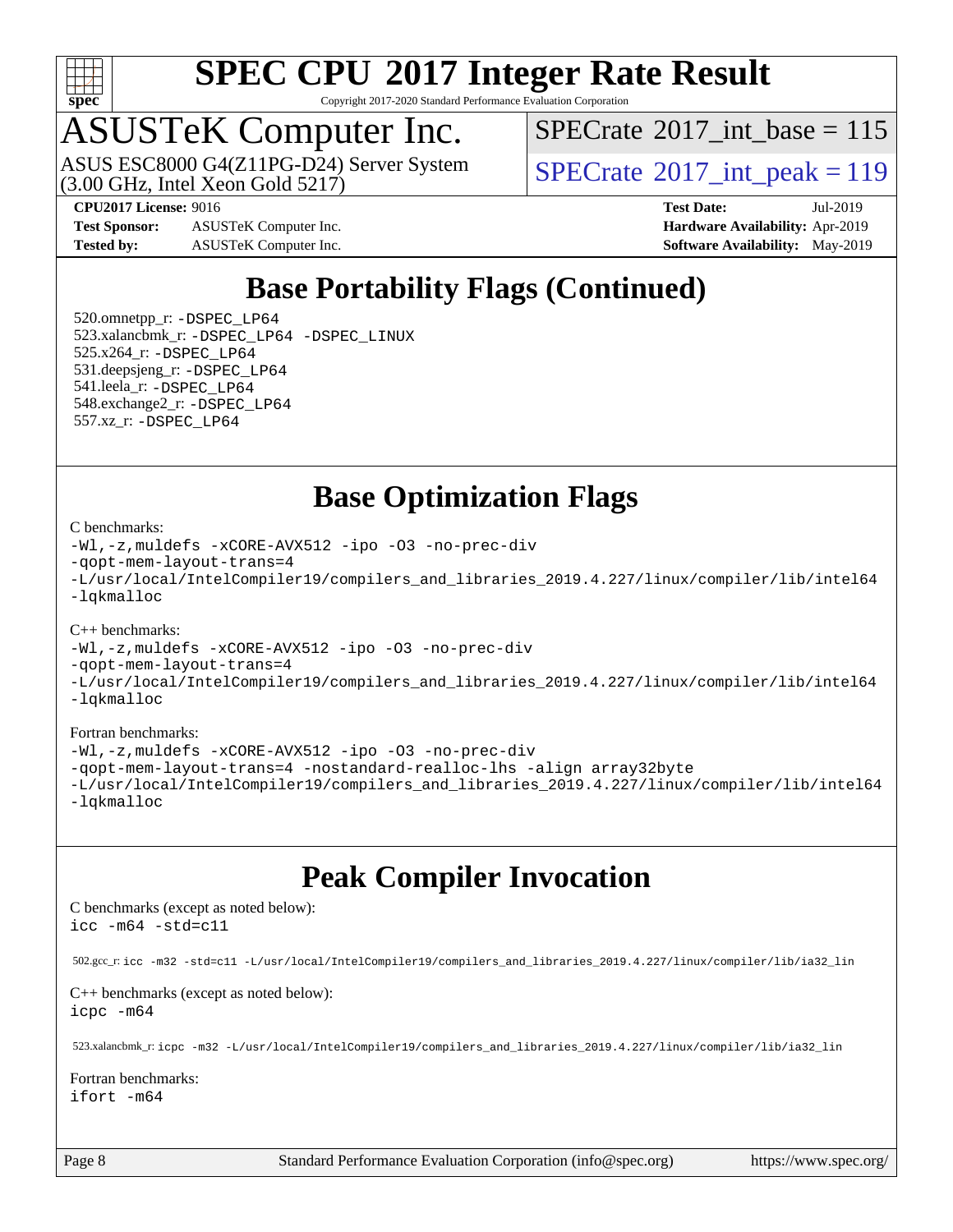

Copyright 2017-2020 Standard Performance Evaluation Corporation

## ASUSTeK Computer Inc.

(3.00 GHz, Intel Xeon Gold 5217) ASUS ESC8000 G4(Z11PG-D24) Server System  $S^{PI}$  [SPECrate](http://www.spec.org/auto/cpu2017/Docs/result-fields.html#SPECrate2017intpeak)®[2017\\_int\\_peak = 1](http://www.spec.org/auto/cpu2017/Docs/result-fields.html#SPECrate2017intpeak)19

 $SPECTate$ <sup>®</sup>[2017\\_int\\_base =](http://www.spec.org/auto/cpu2017/Docs/result-fields.html#SPECrate2017intbase) 115

**[Test Sponsor:](http://www.spec.org/auto/cpu2017/Docs/result-fields.html#TestSponsor)** ASUSTeK Computer Inc. **[Hardware Availability:](http://www.spec.org/auto/cpu2017/Docs/result-fields.html#HardwareAvailability)** Apr-2019 **[Tested by:](http://www.spec.org/auto/cpu2017/Docs/result-fields.html#Testedby)** ASUSTeK Computer Inc. **[Software Availability:](http://www.spec.org/auto/cpu2017/Docs/result-fields.html#SoftwareAvailability)** May-2019

**[CPU2017 License:](http://www.spec.org/auto/cpu2017/Docs/result-fields.html#CPU2017License)** 9016 **[Test Date:](http://www.spec.org/auto/cpu2017/Docs/result-fields.html#TestDate)** Jul-2019

### **[Peak Portability Flags](http://www.spec.org/auto/cpu2017/Docs/result-fields.html#PeakPortabilityFlags)**

 500.perlbench\_r: [-DSPEC\\_LP64](http://www.spec.org/cpu2017/results/res2019q3/cpu2017-20190722-16296.flags.html#b500.perlbench_r_peakPORTABILITY_DSPEC_LP64) [-DSPEC\\_LINUX\\_X64](http://www.spec.org/cpu2017/results/res2019q3/cpu2017-20190722-16296.flags.html#b500.perlbench_r_peakCPORTABILITY_DSPEC_LINUX_X64) 502.gcc\_r: [-D\\_FILE\\_OFFSET\\_BITS=64](http://www.spec.org/cpu2017/results/res2019q3/cpu2017-20190722-16296.flags.html#user_peakPORTABILITY502_gcc_r_file_offset_bits_64_5ae949a99b284ddf4e95728d47cb0843d81b2eb0e18bdfe74bbf0f61d0b064f4bda2f10ea5eb90e1dcab0e84dbc592acfc5018bc955c18609f94ddb8d550002c) 505.mcf\_r: [-DSPEC\\_LP64](http://www.spec.org/cpu2017/results/res2019q3/cpu2017-20190722-16296.flags.html#suite_peakPORTABILITY505_mcf_r_DSPEC_LP64) 520.omnetpp\_r: [-DSPEC\\_LP64](http://www.spec.org/cpu2017/results/res2019q3/cpu2017-20190722-16296.flags.html#suite_peakPORTABILITY520_omnetpp_r_DSPEC_LP64) 523.xalancbmk\_r: [-D\\_FILE\\_OFFSET\\_BITS=64](http://www.spec.org/cpu2017/results/res2019q3/cpu2017-20190722-16296.flags.html#user_peakPORTABILITY523_xalancbmk_r_file_offset_bits_64_5ae949a99b284ddf4e95728d47cb0843d81b2eb0e18bdfe74bbf0f61d0b064f4bda2f10ea5eb90e1dcab0e84dbc592acfc5018bc955c18609f94ddb8d550002c) [-DSPEC\\_LINUX](http://www.spec.org/cpu2017/results/res2019q3/cpu2017-20190722-16296.flags.html#b523.xalancbmk_r_peakCXXPORTABILITY_DSPEC_LINUX) 525.x264\_r: [-DSPEC\\_LP64](http://www.spec.org/cpu2017/results/res2019q3/cpu2017-20190722-16296.flags.html#suite_peakPORTABILITY525_x264_r_DSPEC_LP64) 531.deepsjeng\_r: [-DSPEC\\_LP64](http://www.spec.org/cpu2017/results/res2019q3/cpu2017-20190722-16296.flags.html#suite_peakPORTABILITY531_deepsjeng_r_DSPEC_LP64) 541.leela\_r: [-DSPEC\\_LP64](http://www.spec.org/cpu2017/results/res2019q3/cpu2017-20190722-16296.flags.html#suite_peakPORTABILITY541_leela_r_DSPEC_LP64) 548.exchange2\_r: [-DSPEC\\_LP64](http://www.spec.org/cpu2017/results/res2019q3/cpu2017-20190722-16296.flags.html#suite_peakPORTABILITY548_exchange2_r_DSPEC_LP64) 557.xz\_r: [-DSPEC\\_LP64](http://www.spec.org/cpu2017/results/res2019q3/cpu2017-20190722-16296.flags.html#suite_peakPORTABILITY557_xz_r_DSPEC_LP64)

### **[Peak Optimization Flags](http://www.spec.org/auto/cpu2017/Docs/result-fields.html#PeakOptimizationFlags)**

[C benchmarks](http://www.spec.org/auto/cpu2017/Docs/result-fields.html#Cbenchmarks):

```
 500.perlbench_r: -Wl,-z,muldefs -prof-gen(pass 1) -prof-use(pass 2) -ipo
-xCORE-AVX512 -O3 -no-prec-div -qopt-mem-layout-trans=4
-fno-strict-overflow
-L/usr/local/IntelCompiler19/compilers_and_libraries_2019.4.227/linux/compiler/lib/intel64
-lqkmalloc
 502.gcc_r: -Wl,-z,muldefs -prof-gen(pass 1) -prof-use(pass 2) -ipo
-xCORE-AVX512 -O3 -no-prec-div -qopt-mem-layout-trans=4
-L/usr/local/je5.0.1-32/lib -ljemalloc
 505.mcf_r: -Wl,-z,muldefs -xCORE-AVX512 -ipo -O3 -no-prec-div
-qopt-mem-layout-trans=4
-L/usr/local/IntelCompiler19/compilers_and_libraries_2019.4.227/linux/compiler/lib/intel64
-lqkmalloc
 525.x264_r: -Wl,-z,muldefs -xCORE-AVX512 -ipo -O3 -no-prec-div
-qopt-mem-layout-trans=4 -fno-alias
-L/usr/local/IntelCompiler19/compilers_and_libraries_2019.4.227/linux/compiler/lib/intel64
-lqkmalloc
 557.xz_r: Same as 505.mcf_r
C++ benchmarks: 
 520.omnetpp_r: -Wl,-z,muldefs -xCORE-AVX512 -ipo -O3 -no-prec-div
-qopt-mem-layout-trans=4
-L/usr/local/IntelCompiler19/compilers_and_libraries_2019.4.227/linux/compiler/lib/intel64
-lqkmalloc
                                      (Continued on next page)
```
Page 9 Standard Performance Evaluation Corporation [\(info@spec.org\)](mailto:info@spec.org) <https://www.spec.org/>